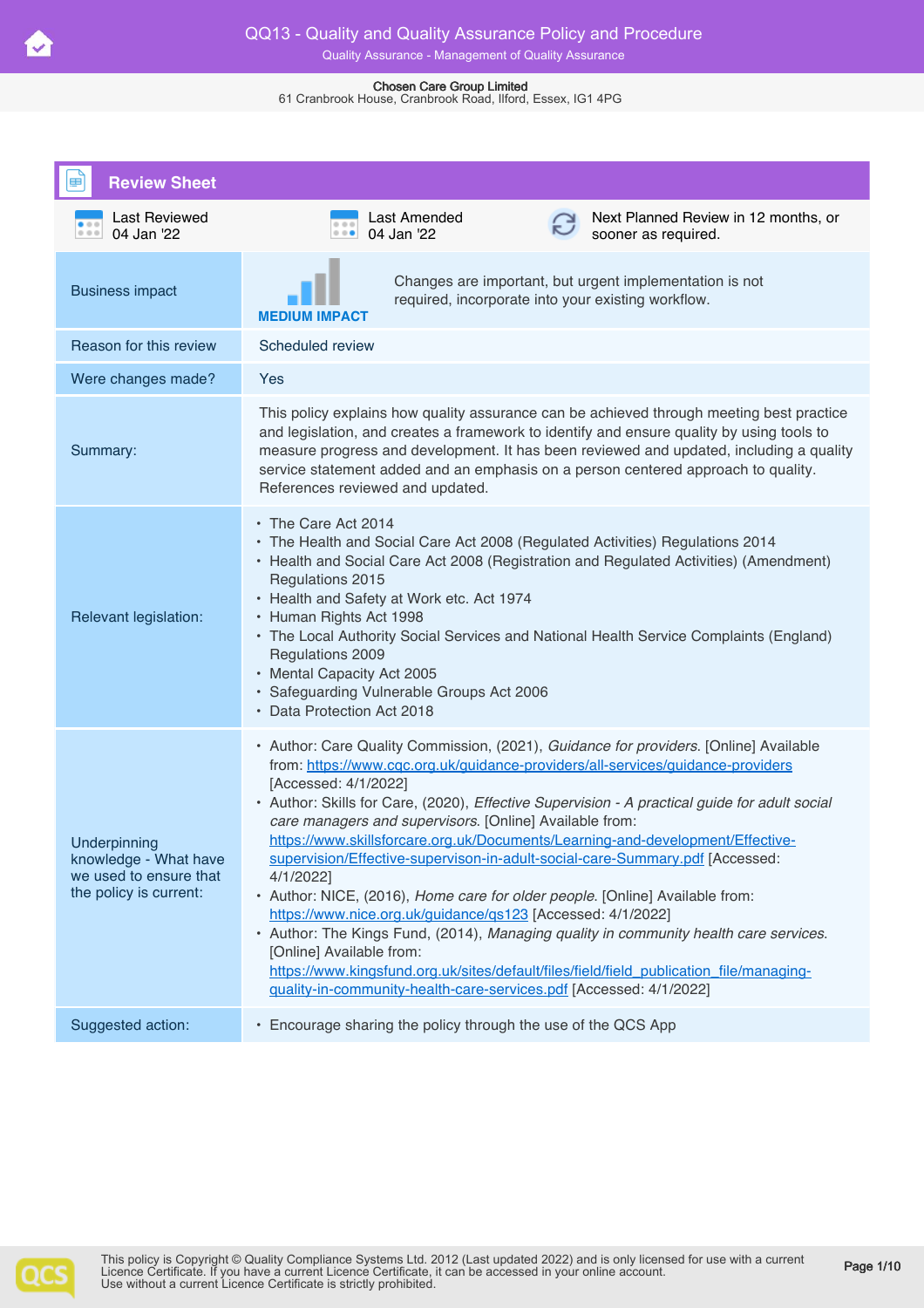61 Cranbrook House, Cranbrook Road, Ilford, Essex, IG1 4PG

# **1. Purpose**

**1.1** To detail what Chosen Care Group Limited defines as "quality" through best practice and legislation. **1.2** To set out how Chosen Care Group Limited intends to achieve continuous improvement in all services, reflecting national and local requirements as well as the priorities of Chosen Care Group Limited. **1.3** To ensure the consistent delivery of safe, effective care that results in a positive Service User experience.

#### **1.4 This policy should be read in conjunction with the following:**

Good Governance Policy and Procedure

Mental Capacity Act Policy and Procedure

**1.5** To support Chosen Care Group Limited in meeting the following Key Lines of Enquiry:

| <b>Key Question</b> | <b>Key Lines of Enquiry</b>                                                                                                                                                                         |
|---------------------|-----------------------------------------------------------------------------------------------------------------------------------------------------------------------------------------------------|
| <b>CARING</b>       | C2: How does the service support people to express their views and be<br>actively involved in making decisions about their care, support and<br>treatment as far as possible?                       |
| <b>FFFFCTIVF</b>    | E1: Are people's needs and choices assessed and care, treatment and<br>support delivered in line with current legislation, standards and evidence-<br>based guidance to achieve effective outcomes? |
| <b>EFFECTIVE</b>    | E2: How does the service make sure that staff have the skills, knowledge<br>and experience to deliver effective care and support?                                                                   |
| <b>RESPONSIVE</b>   | R2: How are people's concerns and complaints listened and responded to<br>and used to improve the quality of care?                                                                                  |
| <b>SAFE</b>         | S2: How are risks to people assessed and their safety monitored and<br>managed so they are supported to stay safe and their freedom is<br>respected?                                                |
| <b>SAFE</b>         | S3: How does the service make sure that there are sufficient numbers of<br>suitable staff to support people to stay safe and meet their needs?                                                      |
| <b>WELL-LED</b>     | W2: Does the governance framework ensure that responsibilities are clear<br>and that quality performance, risks and regulatory requirements are<br>understood and managed?                          |
| <b>WELL-LED</b>     | W3: How are the people who use the service, the public and staff engaged<br>and involved?                                                                                                           |
|                     |                                                                                                                                                                                                     |

**1.6** To meet the legal requirements of the regulated activities that {Chosen Care Group Limited} is registered to provide:

The Care Act 2014 The Health and Social Care Act 2008 (Regulated Activities) Regulations 2014 Health and Social Care Act 2008 (Registration and Regulated Activities) (Amendment) Regulations 2015 Health and Safety at Work etc. Act 1974 Human Rights Act 1998 The Local Authority Social Services and National Health Service Complaints (England) Regulations 2009

Mental Capacity Act 2005

Safeguarding Vulnerable Groups Act 2006

Data Protection Act 2018

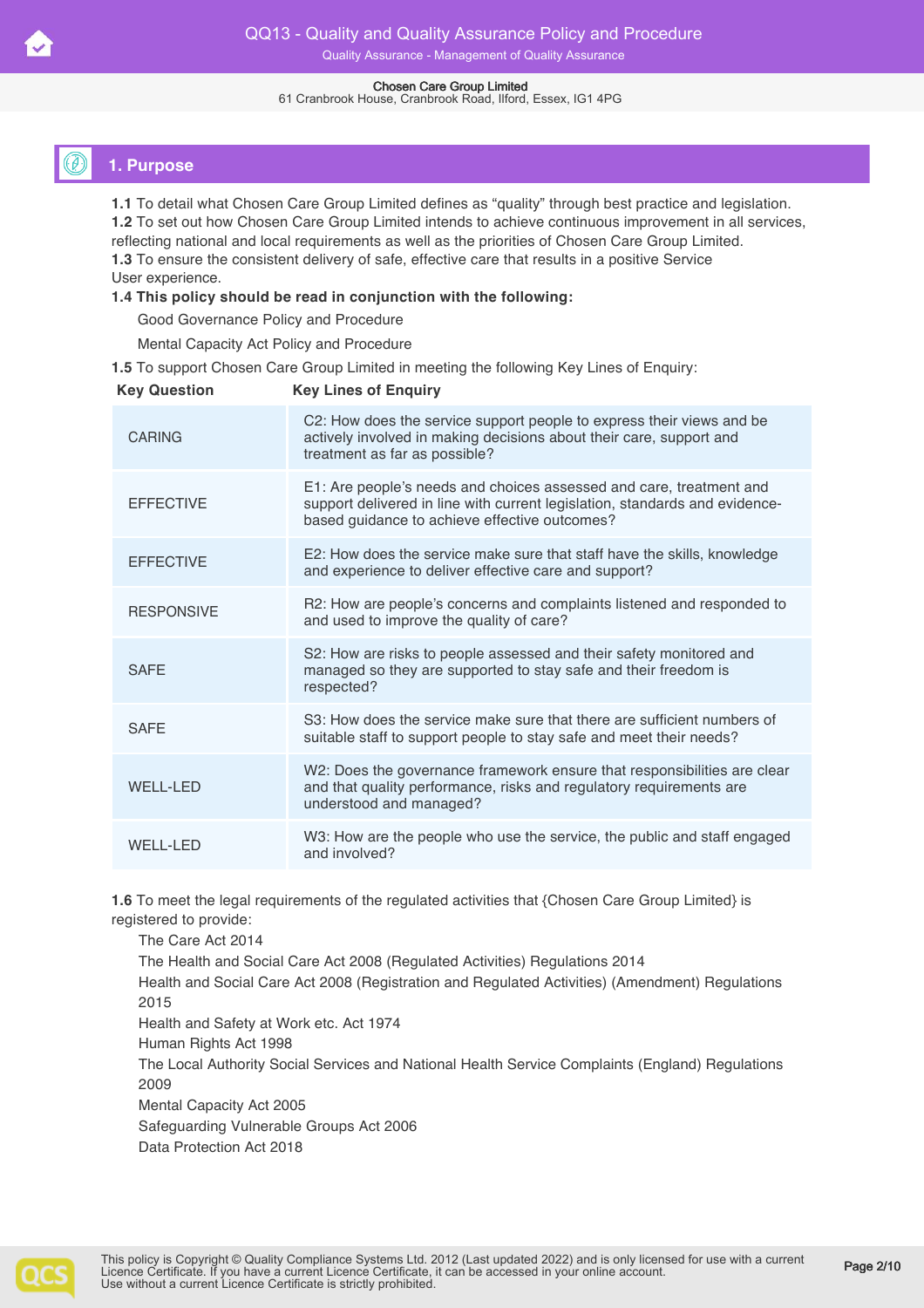#### 61 Cranbrook House, Cranbrook Road, Ilford, Essex, IG1 4PG

# **2. Scope**

- **2.1** The following roles may be affected by this policy: All staff
- **2.2** The following Service Users may be affected by this policy: Service Users
- **2.3** The following stakeholders may be affected by this policy:

| Family                        |
|-------------------------------|
| Advocates                     |
| Commissioners                 |
| External health professionals |
| Local Authority               |
| <b>NHS</b>                    |

# **3. Objectives**

**3.1** To create a framework to identify and ensure quality at Chosen Care Group Limited that staff, Service Users and other stakeholders understand.

**3.2** To confirm the commitment of Chosen Care Group Limited to quality and ensuring that robust governance processes exist, which meet the needs of its Service Users, its employees, the Care Quality Commission and other key stakeholders.

**3.3** To have the tools to measure the progress and development of Chosen Care Group Limited and its staff in meeting quality in every aspect of the service.

**3.4** To ensure continuous quality improvement at Chosen Care Group Limited, emphasise that the provision of evidence-based best practice underpins all activity within Chosen Care Group Limited and its processes are benchmarked against NICE guidelines and other best practice guidance.

**3.5** To ensure employees at Chosen Care Group Limited understand the quality assurance process and roles and responsibilities to achieve consistently good service outcomes against quality markers.

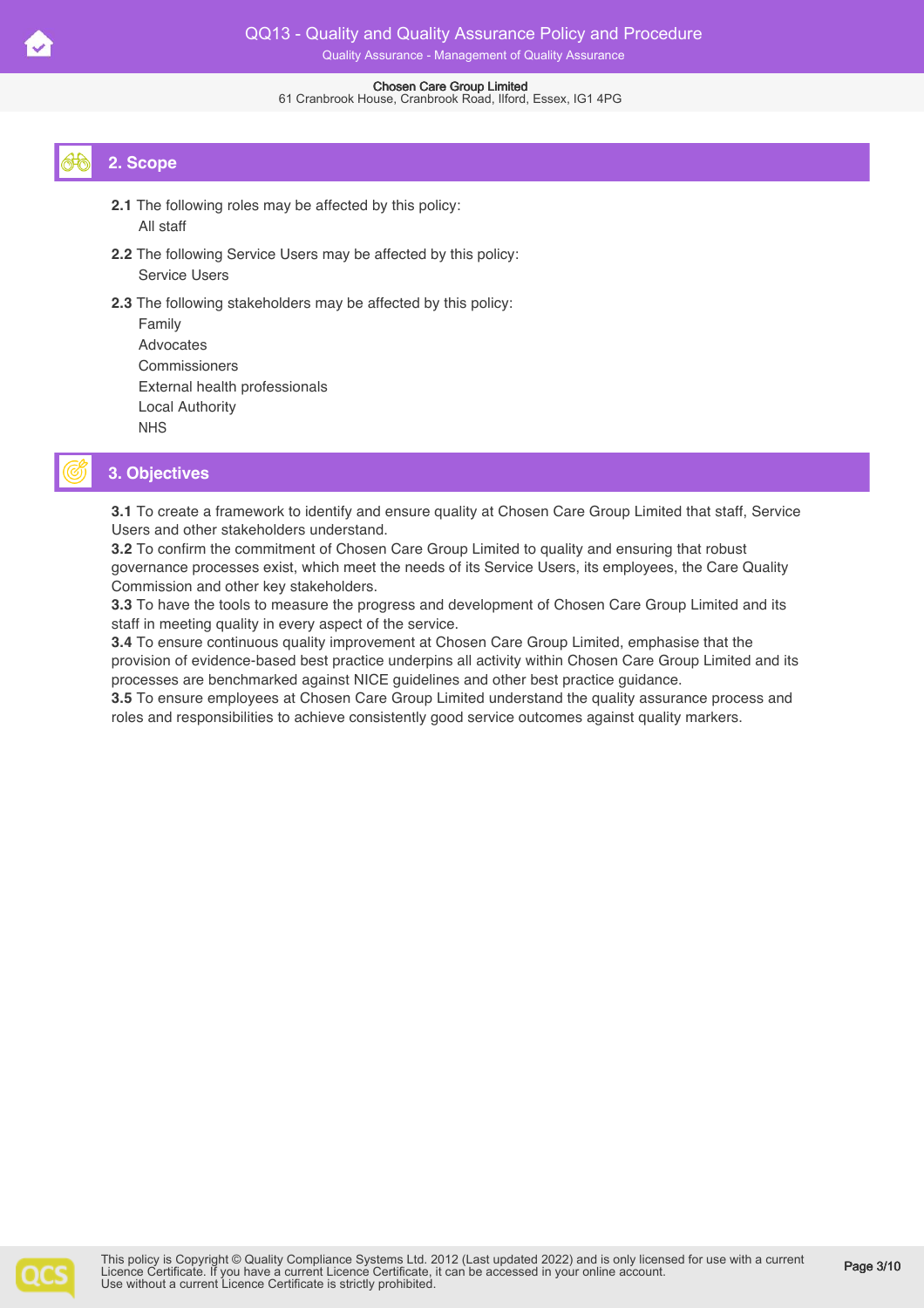# **4. Policy**

**4.1** Chosen Care Group Limited will deliver safe, caring, efficient and high-quality care services which fully integrate quality, performance and governance as detailed in its vision and values to:

Provide care and support to Service Users and their families which is in accordance with the individual wishes of the Service User, whilst fully supporting their human rights and the principles of the Mental Capacity Act 2005

Deliver a management style, policies and day-to-day practices that promote open communication, a culture of problem resolution rather than blame, and the involvement of all stakeholders

Nurture a culture that is supportive of continuous improvement that is maintained by way of regular audit and review of standards of performance across the service, followed by open discussions about strengths and weaknesses, with action-planning to resolve weaknesses

#### **4.2 Registered Manager Responsibilities**

The Registered Manager has overall responsibility for:

Ensuring there is ongoing compliance with regulatory and contractual requirements

Ensuring compliance with policies and procedures

Ensuring there are sufficient numbers of staff with suitable skills, experience and knowledge to deliver safe Care and maintain a high-quality service

Reviewing and learning from accidents, incidents (including safeguarding), complaints and sharing this learning with staff

Seeking feedback from Service Users and stakeholders

Acting on results of audits and reviews of the service

Developing systems for achieving continuous improvement

Collation, reporting and using data to inform stakeholders of the quality of the service

Promoting a supportive, transparent culture where Chosen Care Group Limited can learn from any mistakes

Collaborative working with commissioners, London Borough of Redbridge and Clinical Commissioning Groups (CCGs) to identify opportunities to meet the needs of the local community

#### **4.3 Governance**

Chosen Care Group Limited will ensure that there is effective governance in place, including assurance and auditing systems and processes. These will assess, monitor and drive improvement in the quality and safety of the services provided, including the quality of the experience for Service Users. The systems and processes will also assess, monitor and mitigate any risks relating to the health, safety and welfare of Service Users and others.

Chosen Care Group Limited is committed to ensuring that it continually evaluates and seeks to improve its governance and auditing practice.

#### **4.4 Person-Centred Care**

Chosen Care Group Limited recognises that a quality service is one that understands the needs and circumstances of each Service User, because they are supported to give their views, and express their wishes in every aspect of their Care from design through to delivery. We will always ensure full Service User engagement in all elements of the service. We will ensure best interest decisions are made if a Service User is assessed as lacking capacity, consulting with the Service User's representatives, family and assigned professionals.

We are dedicated to a quality service that ensures Care services are accessible, appropriate, safe and effective for all in the local community, and that this includes protected characteristic groups. We also believe that workplaces must be free from discrimination so that staff can thrive and deliver excellence.

#### **4.5 Anticipate Change**

Chosen Care Group Limited will anticipate and be responsive to the changing needs of its diverse Service Users and the changing needs within its local area, working in partnership to understand the present and future needs. We are committed to providing the best possible Service User Care and value the professionalism of our staff.

**4.6 Resources**

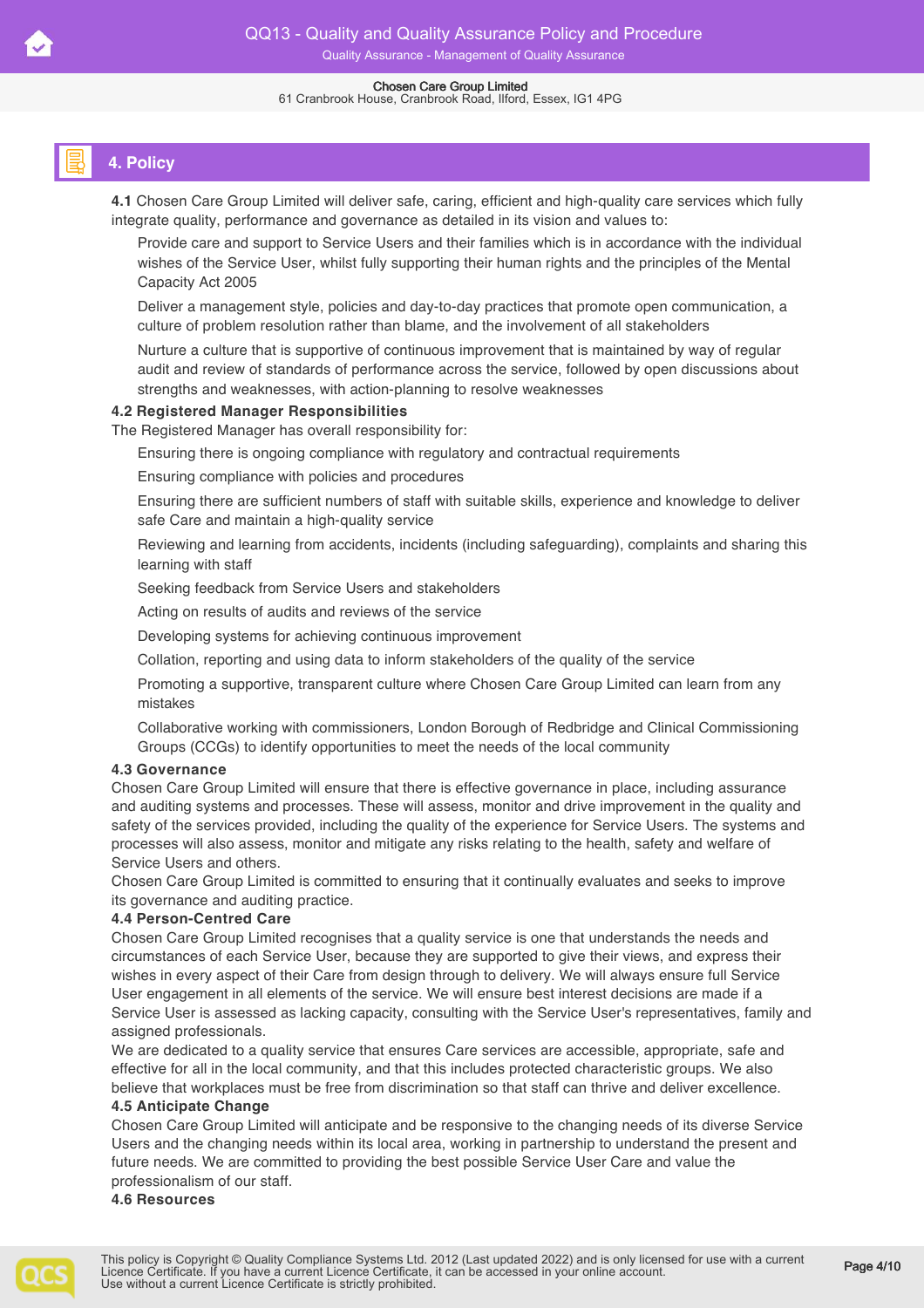61 Cranbrook House, Cranbrook Road, Ilford, Essex, IG1 4PG

Chosen Care Group Limited will ensure that necessary resources are available to effectively monitor key performance indicators. This data will be used to inform management decisions which support the delivery of quality services, ongoing quality improvement and business planning decisions.

#### **4.7 Areas of Responsibility**

Within Chosen Care Group Limited, key individuals with the appropriate skills, experience, and knowledge will be identified to have responsibility for the following:

Implementation of quality procedures and systems

Meeting legal, regulatory and contractual compliance

Auditing of the service

Collation of data and information to monitor performance against agreed quality standards

Listening and responding to Service Users' concerns, feedback and views

Listening and responding to concerns raised by staff at Chosen Care Group Limited and other key stakeholders

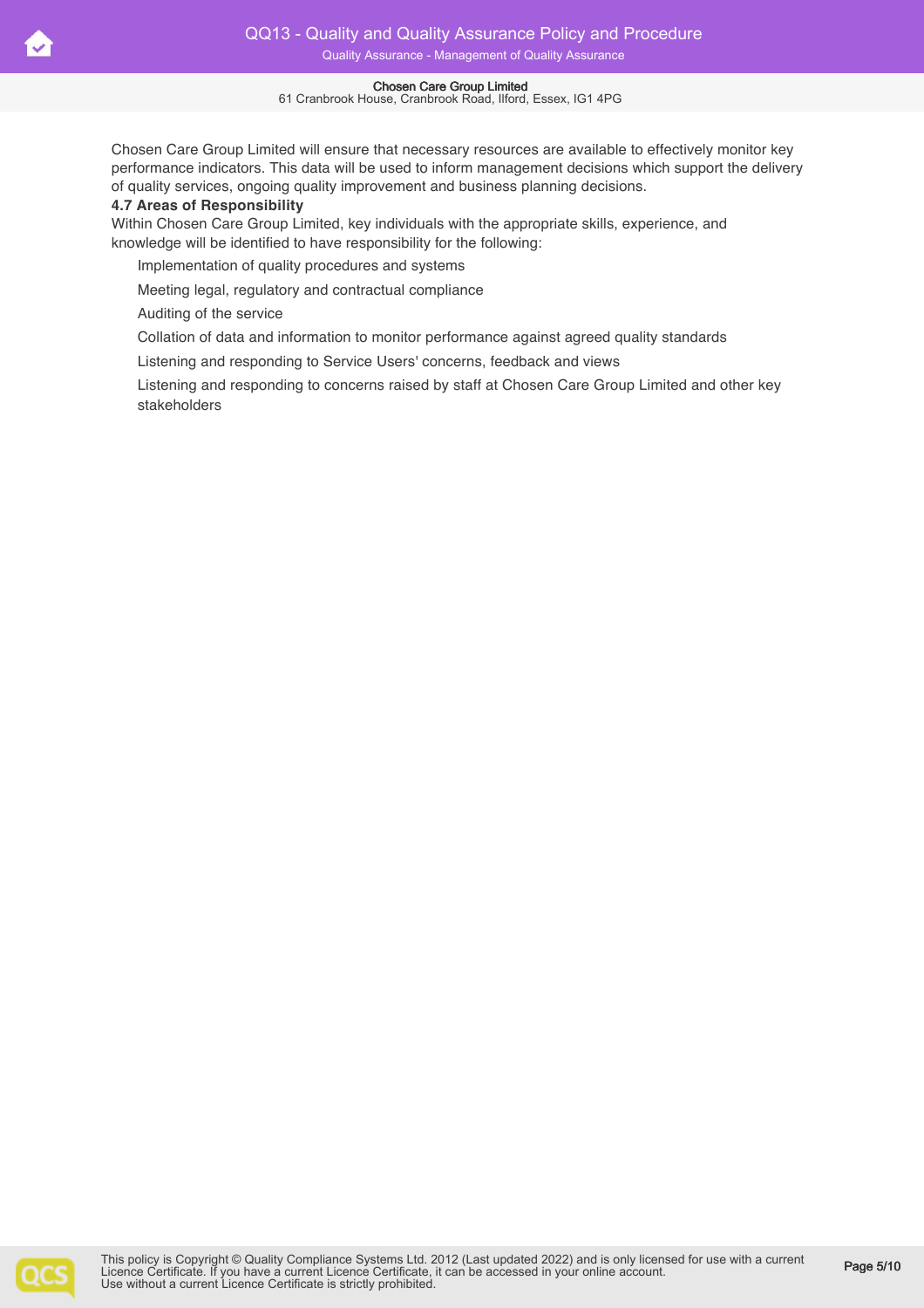#### 61 Cranbrook House, Cranbrook Road, Ilford, Essex, IG1 4PG

# **5. Procedure**

**5.1** Quality will be assured by the existence of, and adherence to, the relevant policies and procedures within the management system.

### **5.2 Quality Framework**

Chosen Care Group Limited will embed a quality framework that includes:

Clearly defined quality objectives that are specific, measurable, achievable and time-sensitive

Supporting Service Users to fully contribute to the quality assurance framework wherever possible

Ensuring a person-centred approach to the Care of each Service User

Enabling the Service Users to set their personal objectives and have full involvement in the review process

Setting targets that are focused on meeting the needs of Service Users, Chosen Care Group Limited and other stakeholders

An organisational structure that identifies who provides vision and direction within Chosen Care Group Limited

An implemented, up-to-date suite of policies and procedures that are evidence-based, reflect best practice and the needs of Chosen Care Group Limited, and dovetail with any contractual requirements. Regular audit cycles must also be in place to ensure compliance

A robust Business Plan that details the strategic priorities for the next five years

Personal development plans, supervision, and appraisal systems for staff to ensure that they have the relevant skills, knowledge and expertise

The use of effective communication tools to minimise any internal or external communication barriers

An active internal and external audit process with outcomes feeding back into the quality cycle

An infrastructure and resources that can support delivery of aims and strategic priorities

The building of positive relationships with partners and others working in the sector to enable sharing of experiences and resources, to pool expertise and work in partnership for the best interest of Service Users

A means of evaluating all activity on a continuous basis and using feedback gained to inform the development of services

#### **5.3 Service Users**

Foremost, Chosen Care Group Limited and staff must always ensure that the Service User has the accessible opportunity to make a full and meaningful contribution to any and all aspects of their Care. Where this is not possible due to a lack of capacity, decisions will always be made in the Service User's best interest.

Chosen Care Group Limited will ensure that all Service Users have a person-centred Care Plan that meets their needs, expectations and wishes and is created (where possible) before their Care starts

Care Plans will be reviewed within 6 monthly weeks of Care starting, and at least once a year

Chosen Care Group Limited must ensure that risk assessments and Care Plans are reviewed when needs change, when there is an incident, concern or near miss, within 6 monthly weeks of Care commencing and at least annually

Service Users must be at the heart of any care planning and, with their consent, their family or someone who can advocate on their behalf will be involved

Chosen Care Group Limited must ensure that Service Users know how to raise concerns, share their views and how to get involved with shaping service delivery. Chosen Care Group Limited will listen and respond, documenting any action taken

Chosen Care Group Limited must audit the consistency and reliability of Care and take remedial action where required

Chosen Care Group Limited must ensure that the principles of privacy, dignity and respect underpin all Care delivery, and this will be audited

**5.4 Staff** 

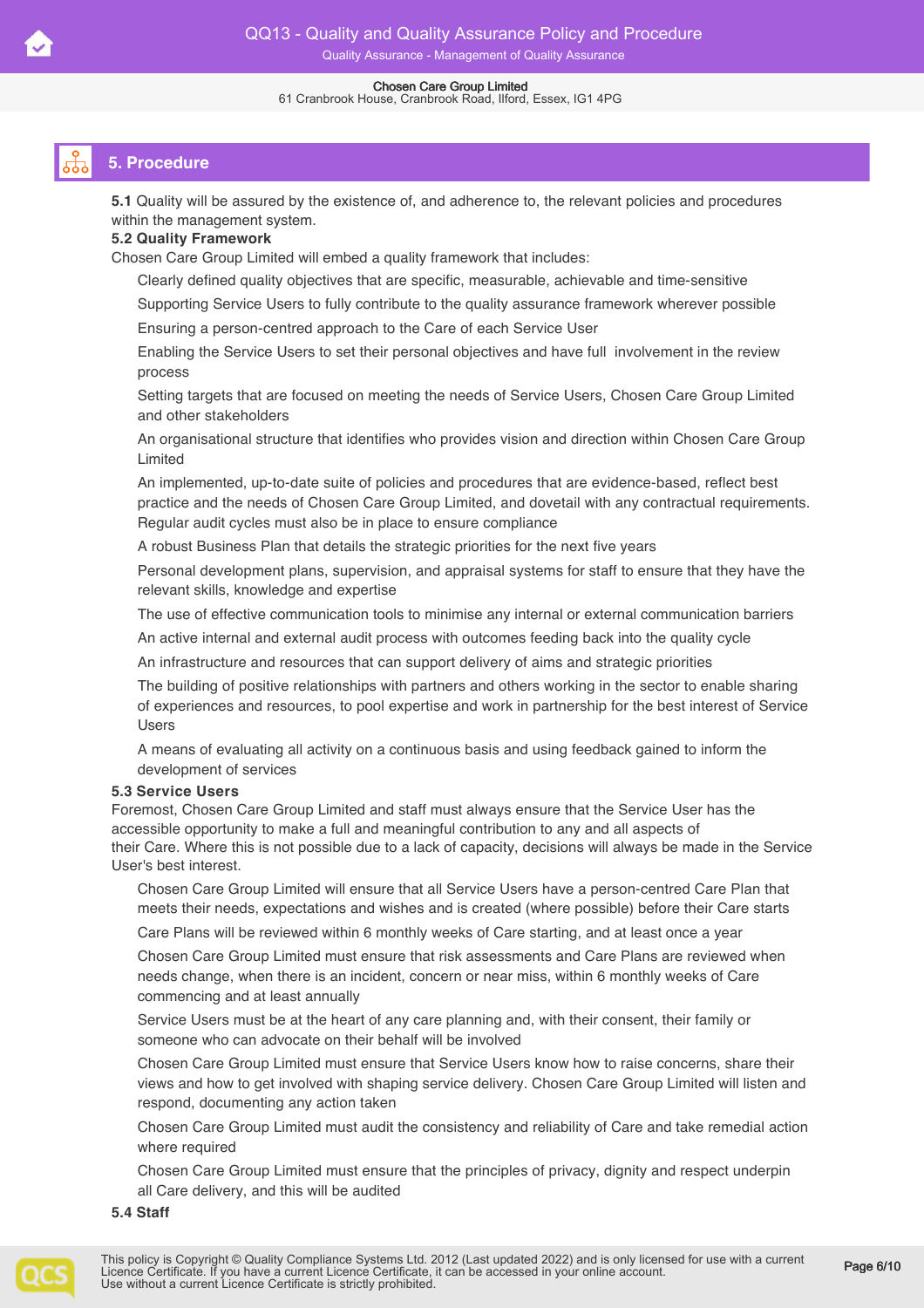The Registered Manager will promote a culture that is open, honest, transparent, safe and caring. The Registered Manager will ensure that:

Staff are given the opportunity to take part in surveys that are anonymised, collated and used to determine trends

Processes support a person-centred, 'fair blame' culture that actively encourages Service Users, their families or carers to report their concerns

The Safeguarding Policy is widely publicised and linked to the procedures

A learning culture is promoted, with audit and investigation outcomes being disseminated to staff so that lessons can be learned and measures put in place to ensure that incidents do not arise again

Any audits that result in identified actions will be implemented in a timely, supportive manner

Chosen Care Group Limited will undertake spot checks on every Care Worker at the Service User's home to witness Care delivery, at a frequency agreed by Chosen Care Group Limited

Chosen Care Group Limited must contact the Service User in advance to arrange a spot check to ensure that the Service User knows who will be visiting their home

Chosen Care Group Limited must ensure that all staff have regular supervisions, which will include a mix of one-to-one and group supervisions, at a frequency agreed by Chosen Care Group Limited

New staff will undergo supervision more frequently and where concerns arise about any member of staff, supervision frequency will increase

Priority must be given to training and personal and professional development, with the need to attend mandatory training emphasised

#### **5.5 Policies and Procedures**

Mr Asad Bin Abdullah has responsibility for ensuring that staff can access policies and procedures via the QCS Online Management System or the QCS Mobile App

These will be made available to ensure a consistently high quality standard of care is delivered

Mr Asad Bin Abdullah must review the policies and procedures and ensure that they meet the needs of Chosen Care Group Limited, and make amendments where required to meet local policy requirements

Mr Asad Bin Abdullah must ensure that the policies and procedures are implemented and embedded within Chosen Care Group Limited, and will undertake regular compliance audits

Mr Asad Bin Abdullah must keep up to date with any local policy or best practice changes and ensure these changes are cascaded to staff

Mr Asad Bin Abdullah will utilise the QCS Mock Inspection Toolkit to support any audits

### **5.6 Training**

A training matrix is in place and all staff undergo a training needs analysis

Training and development are given high priority. Care Workers have a requirement to attend training and their achievement is tracked

Training and development are also given high priority for other staff within Chosen Care Group Limited to ensure a knowledgeable and competent workforce

An environment is created where staff are committed to develop and change practice and systems as a result of findings from research, good practice and evidence-based care

Chosen Care Group Limited will review training materials alongside any published policies and procedures to ensure consistency and will ensure they are linked where necessary

Training is reviewed as part of a root cause analysis and lessons are learned when things go wrong. Mr Asad Bin Abdullah will ensure that mechanisms are put in place to ensure that any gaps in training are closed

#### **5.7 Audit**

The Registered Manager or delegated other will undertake monthly quality control audits and reviews of their service as dictated by the quality framework. These service reviews will include the following umbrella terms:

Financial transactions

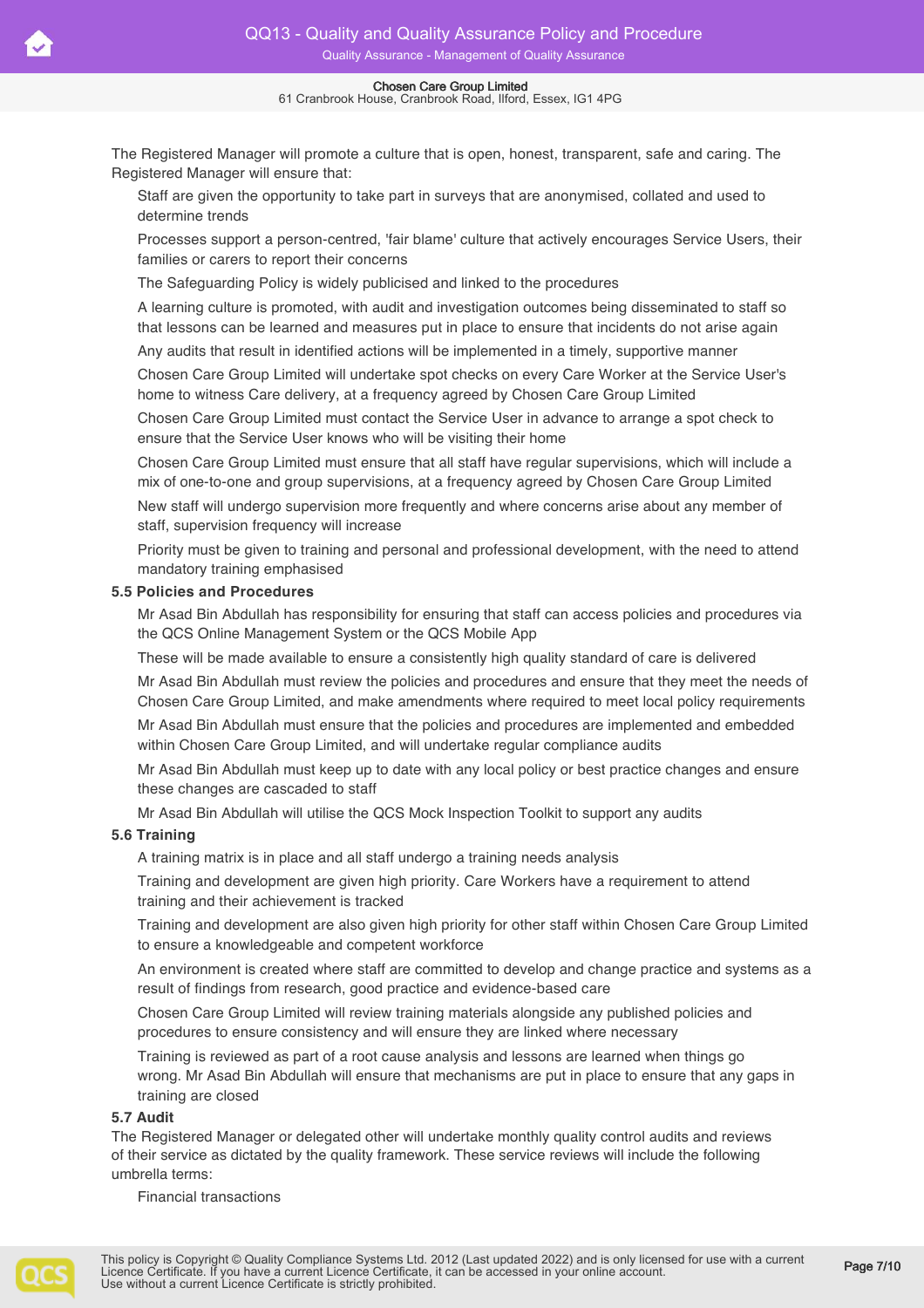#### 61 Cranbrook House, Cranbrook Road, Ilford, Essex, IG1 4PG

Health and safety

Accidents and incidents

Safeguarding

Compliments, concerns, and complaints

Service User and staff feedback

Infection control

Care and safety performance, e.g. Care documentation, medicine management, nutrition, skin integrity Home visit spot checks

Thematic audits and national audits will also be used to provide focused reviews of quality

Data Protection

Results will be analysed and used to:

Develop action plans

Steer the direction for quality initiatives and review of the strategy of Chosen Care Group Limited

Form supervisions, training and performance management where necessary

This does not replace any additional, more frequent quality assurance checks that are completed as agreed locally by Chosen Care Group Limited.

#### **5.8 Quality Improvement**

Findings from audits will highlight areas for improvement and what is working well. Results will be analysed and used to:

Develop action plans

Steer the direction for quality initiatives and review of Chosen Care Group Limited strategy

Form supervision, training and performance management where necessary

Individual concerns identified will be addressed through the appropriate policies and procedures. Where trends are identified through audits, the Registered Manager will report these through the governance structures of Chosen Care Group Limited to ensure that system wide improvements can be made.

#### **5.9 Corporate Social Responsibility**

Chosen Care Group Limited is a socially responsible business and recognises the active role it can play in helping to build happier and healthier communities. Bhoopalan Pakkirisamy Natarajan will do this by:

Ensuring ethical purchasing with due diligence carried out on supply chains

Adhering to Modern Slavery and Human Trafficking Laws as part of its purchasing strategy

Complying with local waste reduction and recycling requirements

Striving to be a responsible neighbour in the community where it operates by ensuring the safety and security of the premises of Chosen Care Group Limited

Finding and investing in technological solutions where possible, such as low energy lighting systems, that can help with using energy resources more efficiently

Being a 'champion' of change, showing how much it cares about the need for a low carbon economy and reducing its carbon footprint by ensuring, with careful rostering, that staff can keep car journeys to a minimum

Motivating staff to actively care about the environment, giving them guidance and information to help them make a real difference

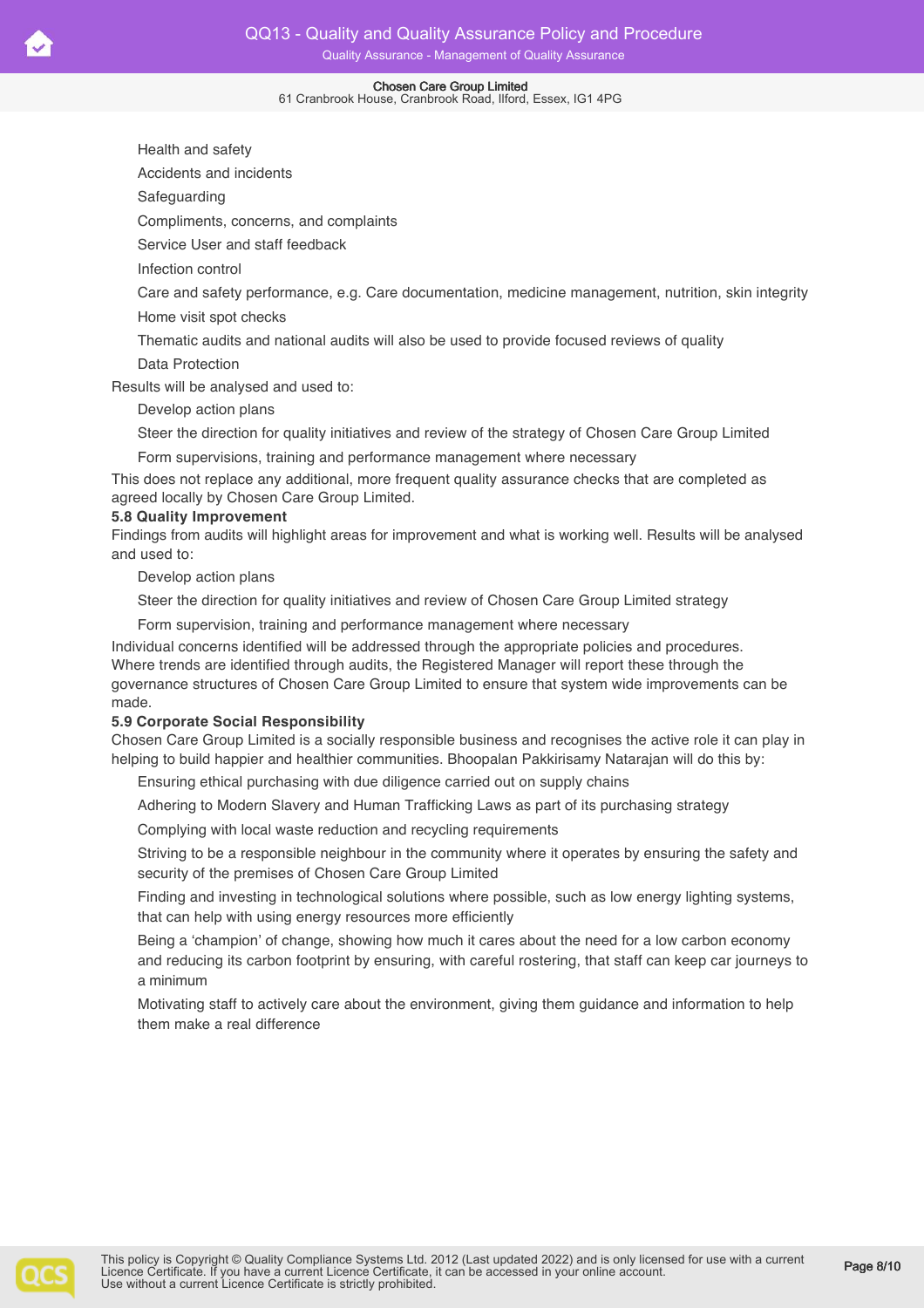# **6. Definitions**

#### **6.1 Quality Assurance**

Quality assurance is the process of verifying or determining whether products or services meet or exceed user expectations

Quality assurance is a process-driven approach with specific steps to help define and attain goals

This process considers design, development, implementation and evaluation

It is essentially about learning what works well and striving to do it

even better It also means establishing what may need to change to meet a need

#### **6.2 Quality Framework**

A quality framework is a structure which defines quality in practical terms for an organisation It sets out expectations in domains for quality and represents a single framework through which the management and improvement of the quality of the service can be evaluated

#### **6.3 Person-Centred Care**

An approach where the person using care and support is at the centre of the way care is planned and delivered. It is based around their individual needs, preferences and priorities. It treats people as an equal partner, and puts into practice the principle of 'no decision about me without me' - (GOV.UK: Adult Social Care, Quality Matters)

# **Key Facts - Professionals**

Professionals providing this service should be aware of the following:

Chosen Care Group Limited will benchmark current performance against agreed performance standards, ensuring it makes changes to improve performance and seeks new ways of working to continuously improve

As part of this framework, staff will be expected to participate in contributing their views and feedback that will influence the quality framework and therefore the quality of Care that Service Users receive Chosen Care Group Limited will work to a quality framework to ensure that all areas of practice comply with regulation, legislation and national, evidence-based best practice

The culture at Chosen Care Group Limited is one of continued review to ensure that quality Care and service is delivered

# **Key Facts - People affected by the service**

People affected by this service should be aware of the following:

Chosen Care Group Limited will make sure that all its staff are trained on how to keep you safe and well in your own home

Your safety and wellbeing are a priority for Chosen Care Group Limited, and we will make sure that you know how to tell us if you are worried about being harmed or you have been harmed

Chosen Care Group Limited may seek feedback and views in order to steer and guide improvement of the service. You are able to give feedback at any time to a member of staff

Chosen Care Group Limited continually monitors the quality of its service and the Care provided to ensure that it meets your needs